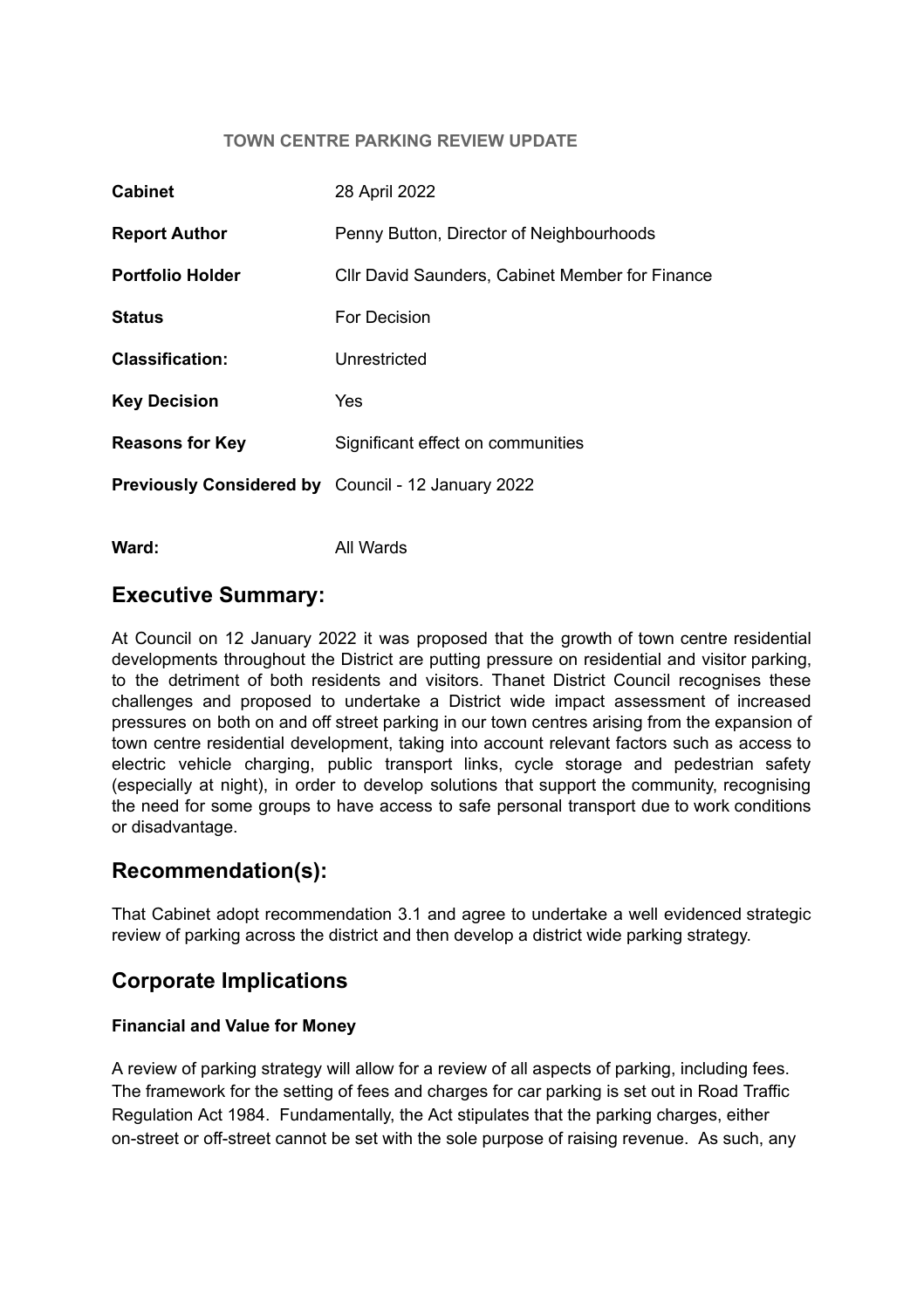review should not be undertaken with the intention or objective of generating additional income.

Any costs associated with this review can be contained within existing resources.

### **Legal**

Whilst there is no legal implications to carrying out a review of parking within the District any strategy or policy emerging from the review will need to comply with relevant legislation. Any proposals will also need to be considered in line with the Traffic Management Act 2004 and relevant regulations to ensure that they are legally compliant and enforceable.

### **Risk Management**

The main risk to this project is failure to project manage correctly which will allow the review to drift. This will be mitigated by using an external consultant to undertake the work ensuring it is a stand alone piece of work. This mitigation should reduce the likelihood of this occurring.

### **Corporate**

The review of parking will meet all three of the Corporate objectives of Growth, Environment and Communities. This will be achieved by reviewing provision, need and location to ensure that the needs of business, residents, visitors and the environment are balanced.

#### **Equality Act 2010 & Public Sector Equality Duty**

Members are reminded of the requirement, under the Public Sector Equality Duty (section 149 of the Equality Act 2010) to have due regard to the aims of the Duty at the time the decision is taken. The aims of the Duty are: (i) eliminate unlawful discrimination, harassment, victimisation and other conduct prohibited by the Act, (ii) advance equality of opportunity between people who share a protected characteristic and people who do not share it, and (iii) foster good relations between people who share a protected characteristic and people who do not share it.

Protected characteristics: age, sex, disability, race, sexual orientation, gender reassignment, religion or belief and pregnancy & maternity. Only aim (i) of the Duty applies to Marriage & civil partnership.

This report relates to the following aim of the equality duty: -

- To eliminate unlawful discrimination, harassment, victimisation and other conduct prohibited by the Act.
- To advance equality of opportunity between people who share a protected characteristic and people who do not share it
- To foster good relations between people who share a protected characteristic and people who do not share it.

# **Corporate Priorities**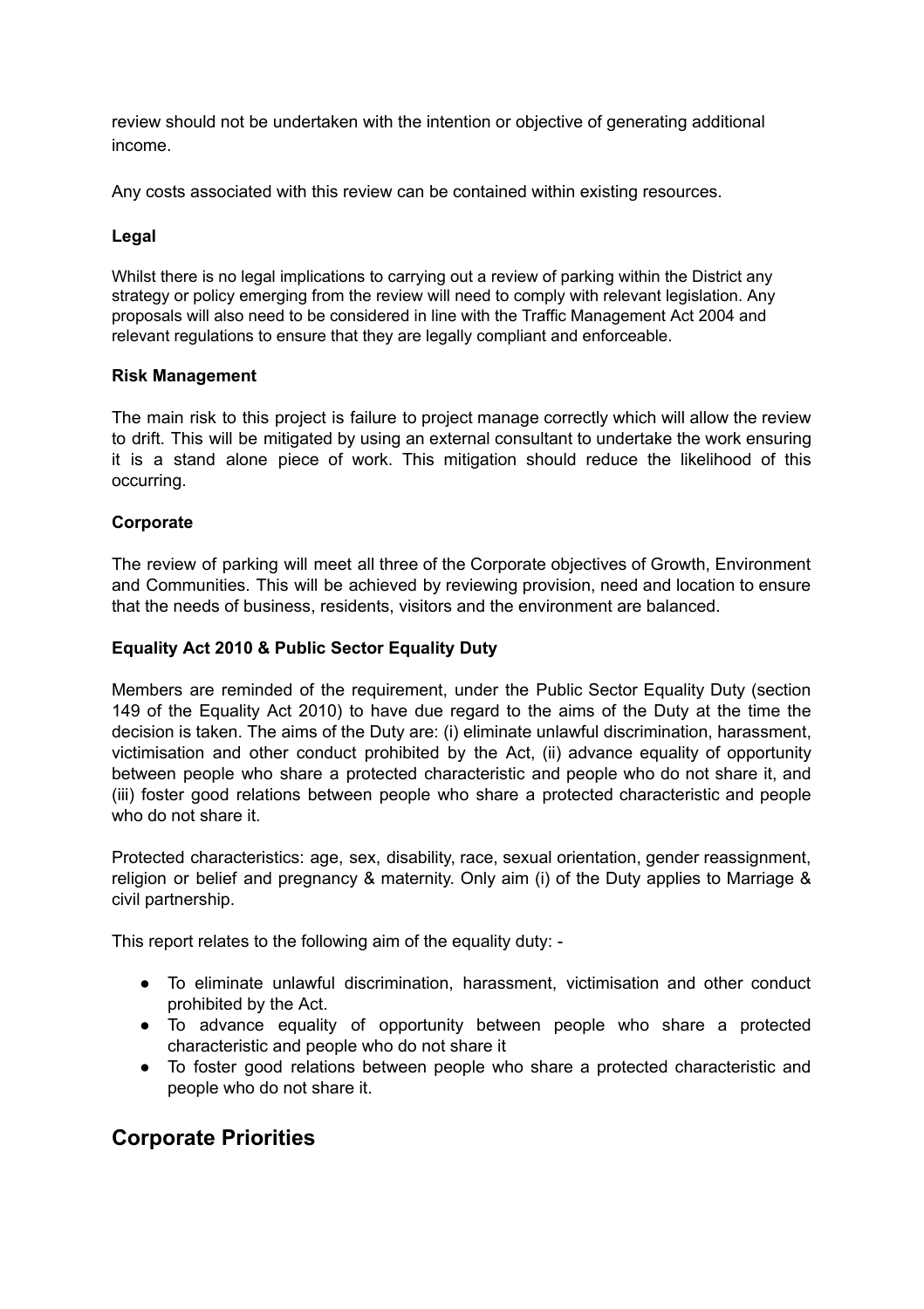This report relates to the following corporate priorities: -

- Growth
- Environment
- Communities

# **1.0 Introduction and Background**

- 1.1 At Council on 12 January 2022 it was proposed that the growth of town centre residential developments throughout the District are putting pressure on residential and visitor parking, to the detriment of both residents and visitors.
- 1.2 Whilst it is within the Local Plan, in accordance with National Policy and consistent with climate change targets, that parking facilities will not be required or expected for residential development planning applications within town centres, this does not take into account the needs of workers, especially key workers, or residents with disabilities, who genuinely need access to their own transport. Few of those most affected are in a position to pay for resident parking schemes or annual season tickets for car parks. The result has been increased pressure on what limited parking is available in the streets surrounding our town centres and beyond.
- 1.3 Thanet District Council recognises these challenges and commits to undertake a District wide impact assessment of increased pressures on both on and off street parking in our town centres arising from the expansion of town centre residential development, taking into account relevant factors such as access to electric vehicle charging, public transport links, cycle storage and pedestrian safety (especially at night), in consultation with KCC, ward councillors, other stakeholders (e.g. public transport providers) and the public, in order to develop solutions that support the community, recognising the need for some groups to have access to safe personal transport due to work conditions or disadvantage.
- 1.4 This motion was debated and following the debate was forwarded to Cabinet.

## **2.0 The Current Situation**

- 2.1 Thanet District Council does not currently have a formal parking strategy and with the existing policy due to expire shortly and the interest in all aspects of parking restrictions across the District this motion is an ideal opportunity to expand the scope to include a district wide review. In recent months there have been various aspects of parking raised at council meetings including disabled parking arrangements. The review should be a well evidenced strategic review of parking across the district which will then lead to the development of a district wide parking strategy.
- 2.2 A review will include engagement activities with key stakeholders including the local community, service users, Joint Transportation Board and councillors. This will ensure that those who are interested in the parking strategy development and the impact it will have on their town have the opportunity to find out and where possible influence the process.
- 2.3 A strategy should not only address the motion but also support economic growth and recovery, identify parking pressure and prioritise opportunities, flex between the